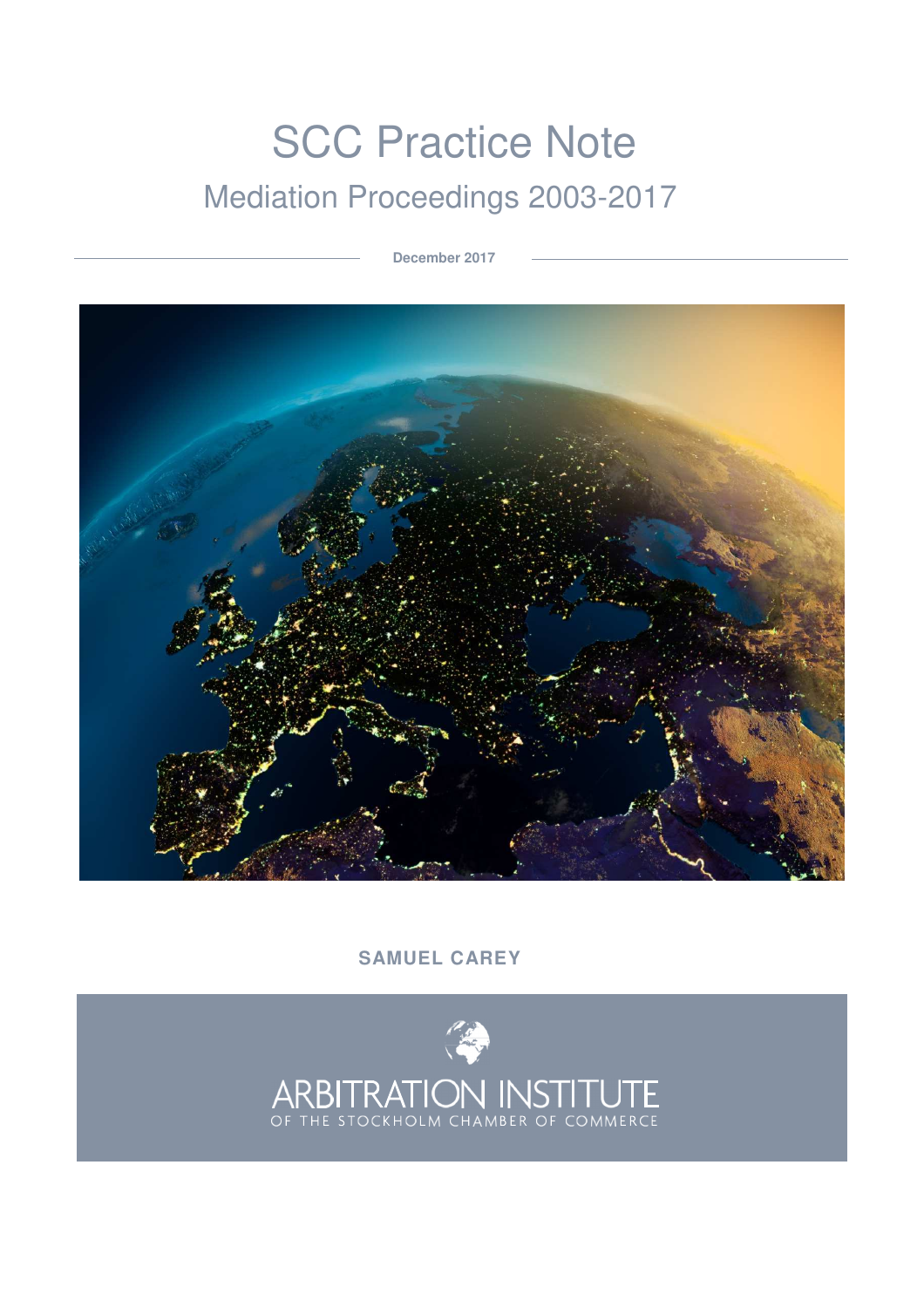# SCC Practice: Mediation

 **Samuel Carey\***



# **1. Introduction**

Mediation offers a speedy and cost-efficient dispute resolution method for parties who wish to resolve their disputes amicably. Over the past decade, mediation has gained popularity among commercial parties.<sup>1</sup> It is considered both a supplement and an alternative to arbitration. While arbitration resembles court litigation, mediation is a facilitative process where parties reach an amicable settlement with the assistance of a mediator.

Mediation is an informal, confidential, and flexible dispute resolution method where a neutral third person helps the parties reach a voluntary resolution of their dispute. Mediation is business friendly and allows the parties to resolve their dispute without sacrificing their business relationship. Parties often continue to cooperate after the closure of a successful SCC mediation procedure.

Another great advantage of mediation is the flexible nature of the method. The parties are in charge of the procedure. The mediator is an independent intermediary who assists the parties in reaching a mutually satisfactory settlement of the dispute. The mediation is controlled by the parties, and the parties can at any point during the process choose to end the mediation and commence an arbitration or litigation process.

The Stockholm Chamber of Commerce established a Mediation Institute in 1999. In 2014, the Mediation Institute merged with the Arbitration Institute of the Stockholm Chamber of Commerce (SCC), making the administrative process for mediations more efficient and streamlined. The SCC Mediation Rules, which had originally entered into force in 1999, were revised at the time of the 2014 institutional merger (*see sections 2.1–2.2*).

This practice note will provide a survey of SCC mediation from 1999 to date. First, the 1999 Mediation Rules and the 2014 amendments will be outlined. Second, the article will discuss some of the primary procedural issues to be considered by parties, counsel and mediators when undertaking mediation under the SCC Mediation Rules. Finally, an analysis of all mediation cases administered by the SCC from 2003 to 2017 will be presented.

# **2. Mediation and Consent**

l

Like arbitration, mediation is a consent-based process. The threshold for consent, however, is higher when it comes to mediation than arbitration. In arbitration, consent is deemed sufficient if the parties have agreed to an arbitration clause in their contract. In mediation, the parties must expressly consent to engaging in the process once the dispute has arisen.

Under the Swedish Arbitration Act, a court may not assert jurisdiction over claims covered by an arbitration agreement.<sup>2</sup> The same does *not* apply to an agreement to mediate; under Swedish law, such an agreement is not an impediment to litigation

<sup>\*</sup> Legal Intern at the Arbitration Institute of the Stockholm Chamber of Commerce.

<sup>&</sup>lt;sup>1</sup> Henry J. Brown and Arthur L. Marriot, ADR Principles and Practice, second edition (Sweet & Maxwell: London, 1999), p. 127.

<sup>2</sup> See, Section 4(1), Swedish Arbitration Act 1999.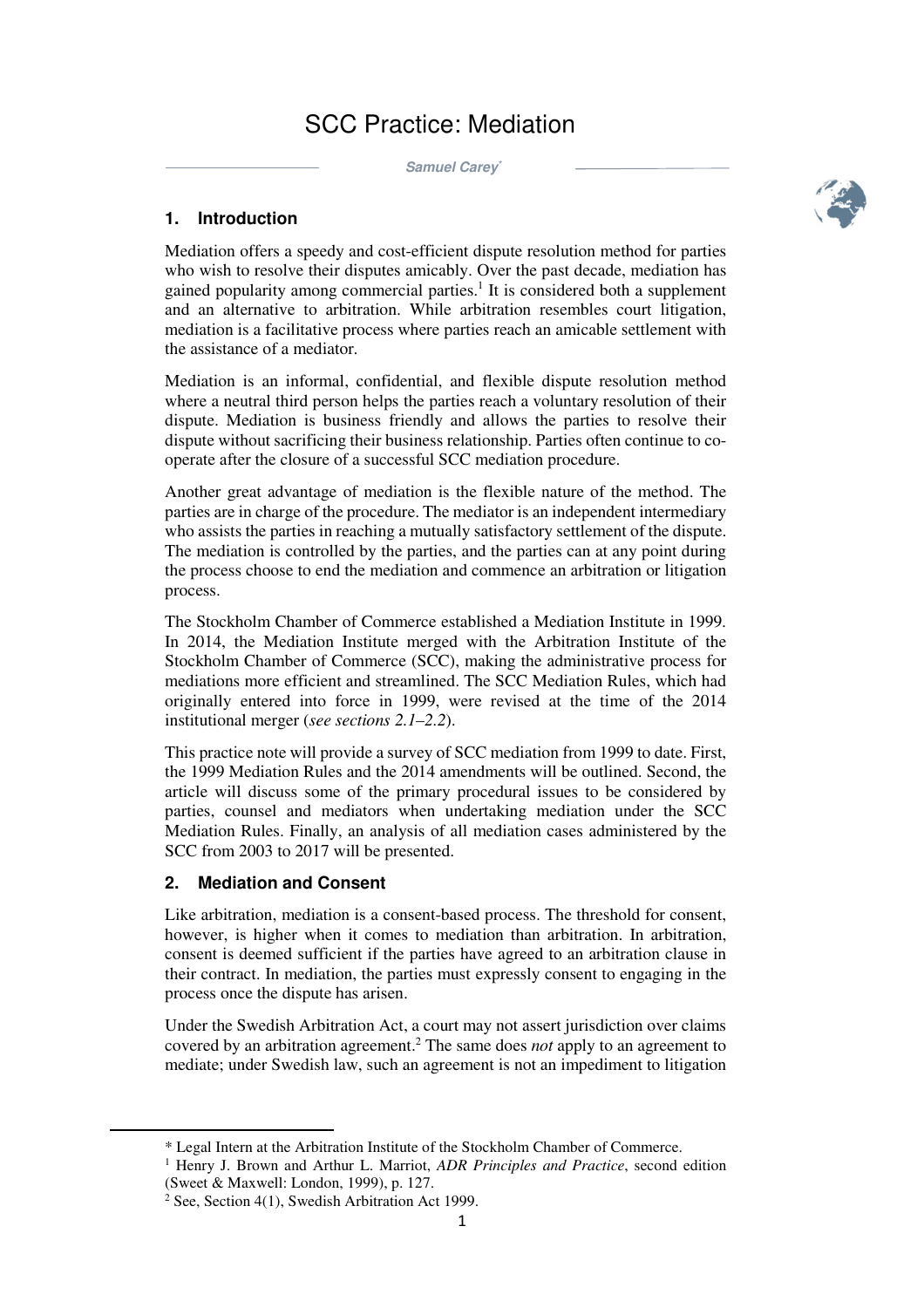or arbitration.<sup>3</sup> This principle is also incorporated in Article 2 of the 2014 SCC Mediation rules, which states that, "[u]nless the parties have agreed otherwise, an agreement to mediate pursuant to these Rules does not constitute a bar to court proceedings or a bar to initiate arbitration."<sup>4</sup>

In other words, even if the parties have included a mediation clause in their contract, the mediation cannot proceed without express agreement of all the parties to participate.<sup>5</sup> If a respondent party does not accept the request for mediation, the request will be dismissed.<sup>6</sup>

### **2.1. The 1999 Mediation Rules**

The majority of the mediation cases administered by the SCC to date were administered under the 1999 SCC Mediation Rules. Those rules provided that the mediator could be appointed jointly by the parties, or by decision of the SCC Board.<sup>7</sup> The mediation was to be concluded within two months from the date of referral of the dispute to the mediator.<sup>8</sup> Notably, the Rules allowed the parties to agree that the mediator be appointed as arbitrator for the purpose of turning their settlement agreement into a consent award, enforceable under the New York Convention.<sup>9</sup>

# **2.2. The 2014 Mediation Rules**

The 1999 Mediation Rules were revised in 2014, when the Mediation Institute was brought under the umbrella of the SCC Arbitration Institute. The most important revision was the removal of the two-month time limit on all mediations. The 2014 Rules provide no defined time period under which a mediation must be completed. Another significant revision was the provision in the 2014 Rules that the SCC will ask the parties whether or not they would like to appoint the mediator jointly, or if they prefer that the SCC to make the appointment. The parties' comments in this regard also frequently include requests regarding the mediator's background and qualifications.

Importantly, the 2014 Rules maintained the provision that the parties may choose to "upgrade" the mediator into an arbitrator, thus allowing the terms of a settlement agreement to be included in an enforceable consent award.<sup>10</sup>

#### **2.3. SCC Mediation Procedure**

The initiation of mediation under the SCC Mediation Rules is similar to that of arbitration. According to Article 4, mediation pursuant to the rules is deemed to have commenced from the date that one party submits a request for mediation.<sup>11</sup> The SCC's Secretariat will then forward this request to the respondent party, just as under the Arbitration Rules. The defining difference is that unlike arbitration,

<sup>3</sup> *See*, Lag om medling i vissa privaträttsliga tvister (2011:860). *See also*, Government proposition 2010/11:128, Section 7.4. *Cf*. Article 2, SCC Mediation Rules 2014.

<sup>4</sup> Article 2, SCC Meditation Rules 2014.

<sup>5</sup> Article 4(3), SCC Mediation Rules 2014. *Cf*. Article 9(3) and Article 10(4), SCC Arbitration Rules 2017 (the 'SCC Rules 2017').

<sup>6</sup> Article 4(3), SCC Mediation Rules 2014. *See e.g.*, SCC Mediation 2013/156; SCC Mediation 2013/146; SCC Mediation 2012/049; SCC Mediation 2011/152; SCC Mediation 2011/113; SCC Mediation 2011/095; SCC Mediation 2008/107.

<sup>7</sup> Article 6, SCC Mediation Rules 1999. *Cf*. Article 17, SCC Arbitration Rules 2017.

<sup>8</sup> Article 11(1), SCC Mediation Rules 1999.

<sup>&</sup>lt;sup>9</sup> Article IV, United Nations Convention on the Recognition and Enforcement of Foreign Arbitral Awards, New York, 10 June 1958 (the 'New York Convention').

<sup>&</sup>lt;sup>10</sup> Article 14, SCC Mediation Rules 2014.

<sup>11</sup> Article 4, SCC Mediation Rules 2014. *Compare*, Article 2 and Article 3, ICC Mediation Rules 2014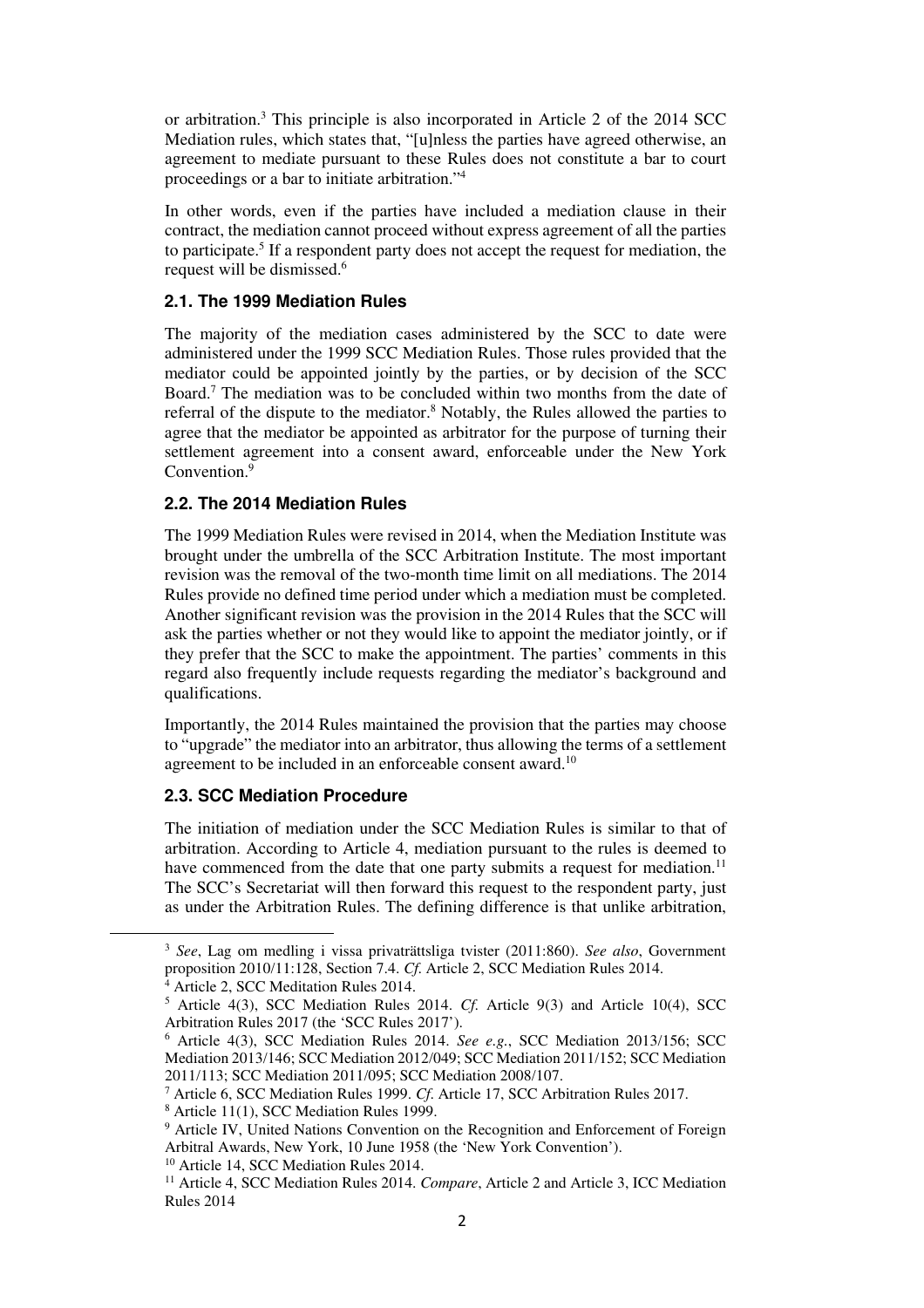the opposing party may reject the request to mediate.<sup>12</sup> Along with the request for mediation, the party requesting the mediation is asked to pay the registration fee in accordance with the Schedule of Costs found in Appendix II of the Rules.<sup>13</sup>

According to Article 10, on acceptance of the mediation, the SCC will set the Advance on Costs based on the estimated amount of the Mediation Costs.<sup>14</sup> The parties are expected, unless agreed otherwise, to contribute equally to the Advance on Costs.<sup>15</sup> If one or both parties fail to pay its share of the Advance on Costs, the dispute may not proceed "either wholly or partly to such an extent as is attributable to the missing payment."<sup>16</sup>

The parties may agree to jointly appoint a mediator, otherwise the mediator will be appointed by the  $SCC<sup>17</sup>$  In instances where the parties have agreed to jointly appoint a mediator, the SCC shall appoint the chosen mediator.<sup>18</sup> Where the SCC appoints a mediator, the SCC will solicit the opinions of the parties before appointment.<sup>19</sup> In cases where multiple mediators are to be appointed, the parties shall appoint an equal number of mediators, with the SCC appointing one mediator to act as Chairperson.<sup>20</sup>

The mediator must be "impartial and independent"<sup>21</sup> and must disclose any circumstances that are "likely give rise to justifiable doubts as to his/her impartiality or independence.<sup>"22</sup> The mediator may also be removed after appointed to the dispute, where the mediator is "unable to perform his/her duties or fails to perform his/her functions."<sup>23</sup> In such instances, the SCC will solicit the views of the parties,  $24$  and appoint a new mediator pursuant to Article 6 of the Rules.

After the payment of the Advance on Costs and the appointment of the mediator, the SCC shall refer the mediation dispute to the mediator.<sup>25</sup> After the referral of the dispute, the mediator must act diligently to insure against undue delay to the proceedings,<sup>26</sup> consult with the parties to establish a timetable for the mediation,<sup>27</sup> provide each party with sufficient time to present their case,<sup>28</sup> and unless otherwise agreed, consult privately with each party.<sup>29</sup>

The mediation may be terminated where there has been a settlement between the parties, where the mediator decides that any further efforts to mediate are unlikely to lead to a resolution of the dispute, or a written request from one of the parties to the mediator requesting the termination of the mediation.<sup>30</sup> If the mediation is

<sup>&</sup>lt;sup>12</sup> Article 4(3), SCC Mediation Rules 2014.

<sup>&</sup>lt;sup>13</sup> Article 5(1), SCC Mediation Rules 2014. *Cf.* Article 1(1), Appendix II, SCC Mediation Rules 2014.

<sup>&</sup>lt;sup>14</sup> Article 10(1), SCC Mediation Rules 2014. *Cf.* Article 15, SCC Mediation Rules 2014.

<sup>&</sup>lt;sup>15</sup> Article 10(2), SCC Mediation Rules 2014.

<sup>&</sup>lt;sup>16</sup> Article 10(5), SCC Mediation Rules 2014.

<sup>&</sup>lt;sup>17</sup> Article 6(1), SCC Mediation Rules 2014.

<sup>18</sup> Article 6(2), SCC Mediation Rules 2014.

<sup>&</sup>lt;sup>19</sup> Article 6(1), SCC Mediation Rules 2014.

<sup>20</sup> Article 6(3), SCC Mediation Rules 2014.

<sup>&</sup>lt;sup>21</sup> Article 7(1), SCC Mediation Rules 2014.

<sup>22</sup> Article 8(1), SCC Mediation Rules 2014.

<sup>&</sup>lt;sup>23</sup> Article 9(1), SCC Mediation Rules 2014.

<sup>&</sup>lt;sup>24</sup> Article 9(2), SCC Mediation Rules 2014.

<sup>&</sup>lt;sup>25</sup> Article 11, SCC Mediation Rules 2014.

<sup>&</sup>lt;sup>26</sup> Article 12(1), SCC Mediation Rules 2014.

<sup>&</sup>lt;sup>27</sup> Article 12(2), SCC Mediation Rules 2014.

<sup>28</sup> Article 12(3), SCC Mediation Rules 2014.

<sup>&</sup>lt;sup>29</sup> Article 12(4), SCC Mediation Rules 2014.

<sup>30</sup> Article 13, SCC Mediation Rules 2014.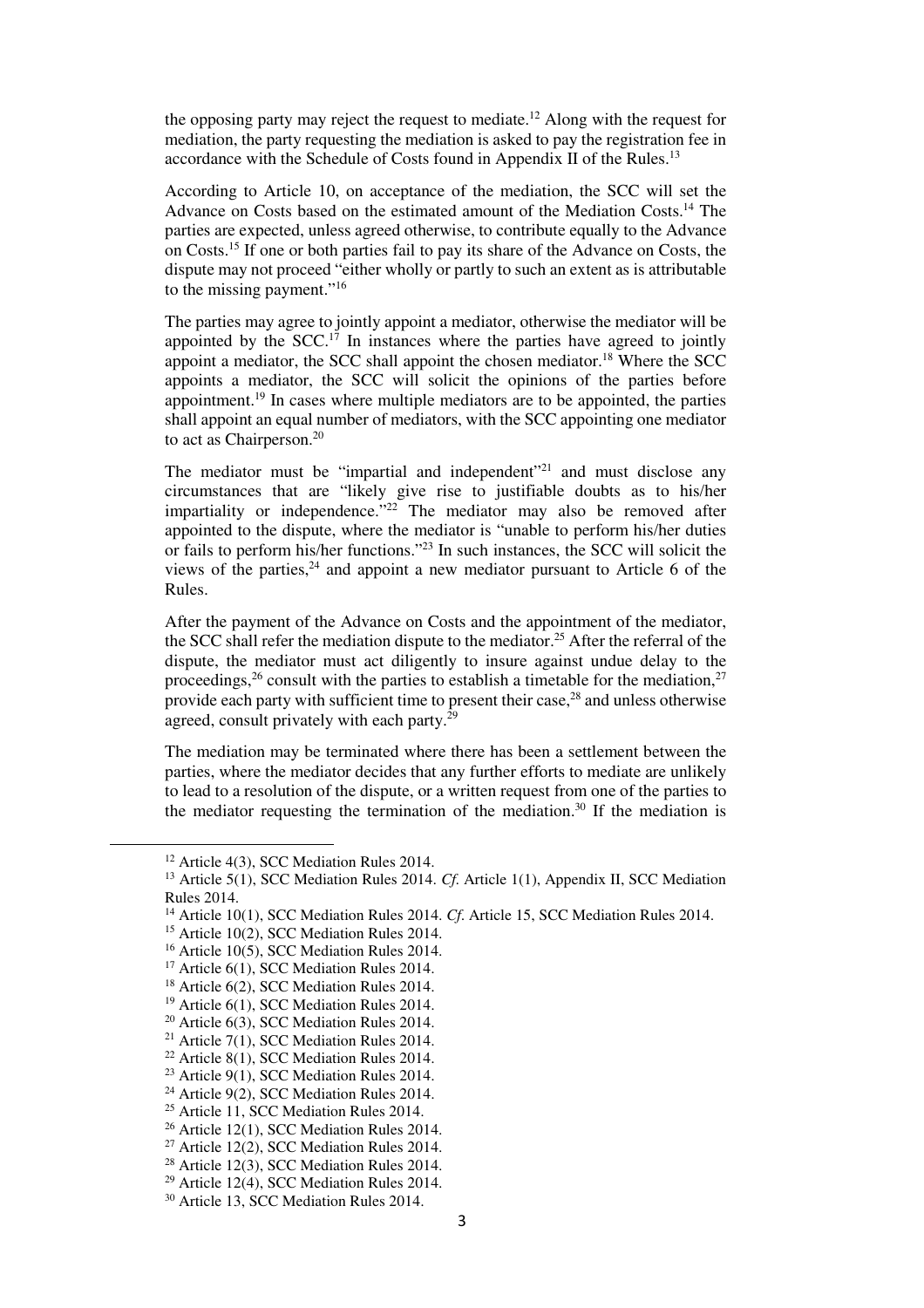terminated, the mediator is obligated to inform the SCC of such termination. Furthermore, if the mediation is terminated on the grounds of a settlement agreement, the parties may, subject to the consent of the mediator, request the mediator to act as an arbitrator and request him/her to confirm the settlement agreement in a consent award.<sup>31</sup>

# **3. Mediation into Arbitration**

Article 14 of the 2014 Mediation Rules provide that, "[i]n case of settlement, the parties may, subject to the consent of the Mediator, agree to appoint the Mediator as an Arbitrator and request him/her to confirm the settlement agreement in an arbitral award." The procedural hurdles that may arise from Article 14 are discussed below.

# **3.1. Turning a mediator into an arbitrator**

Parties may wish to turn their mediation into an arbitration. There are two main reasons for this: first, the mediation may have failed to produce a settlement agreement, or contentious issues may remain between the parties. Second, the parties may wish to turn their settlement into a binding consent award.

According to Article 7(2) of the Rules, the mediator may not act as an arbitrator in any future arbitrations relating to the subject matter of the dispute, unless the parties have agreed otherwise.<sup>32</sup> In other words, without the consent of both parties, the mediator is barred from acting as an arbitrator in disputes between the parties relating to the mediation.

The parties may choose to appoint their mediator as arbitrator because it may assist with the expediency and cost effectiveness of any unresolved issues remaining after the mediation. The mediator may have been selected based on relevant expertise, knowledge, and familiarity with the issues in dispute.<sup>33</sup>

Mediators should take note of any potential issues of conflict or bias before accepting an appointment as arbitrator. A mediator may have expressed opinions on the positions of the parties during the mediation, which could lead a party to challenge the arbitrator's impartiality or independence during the arbitration.<sup>34</sup>

# **3.2. Turning a settlement agreement into a consent award**

The Parties may wish to turn their settlement agreement into a consent award, which is an enforceable arbitral award. The practical purpose of rendering a consent award is that it ensures the enforceability of the settlement agreement under the New York Convention. According to the SCC Mediation Rules, parties may, subject to the consent of the mediator, appoint the mediator as an arbitrator for the purposes of recording the settlement agreement in an arbitral award.<sup>35</sup> The ability of an arbitrator to confirm a settlement agreement in the form of an arbitral award is confirmed in Article 45 of the SCC Arbitration Rules.<sup>36</sup>

<sup>&</sup>lt;sup>31</sup> Article 14, SCC Mediation Rules 2014.

<sup>32</sup> Article 7, SCC Mediation Rules 2014. *Cf*. Article 14, SCC Mediation Rules 2014. *Contra*. Article 12, UNCITRAL Model Law on Conciliation.

<sup>&</sup>lt;sup>33</sup> Patricia Shaughnessy, 'Turning mediation settlements into awards', in Stefan Kröll, Andrea K. Bjorklund and Franco Ferrari (eds.) *Cambridge Compendium of International Commercial Arbitration and Investment Arbitration* (Cambridge: Cambridge University Press, forthcom., 2018).

<sup>34</sup> Article 19(2), SCC Rules 2017.

<sup>&</sup>lt;sup>35</sup> Article 14, SCC Mediation Rules 2014.

<sup>36</sup> Article 45(1), SCC Rules 2017. *See generally*, Howard M. Holtzmann, Joseph E. Neuhaus, et al. *A Guide to the 2006 Amendments to the UNICTRAL Model Law on*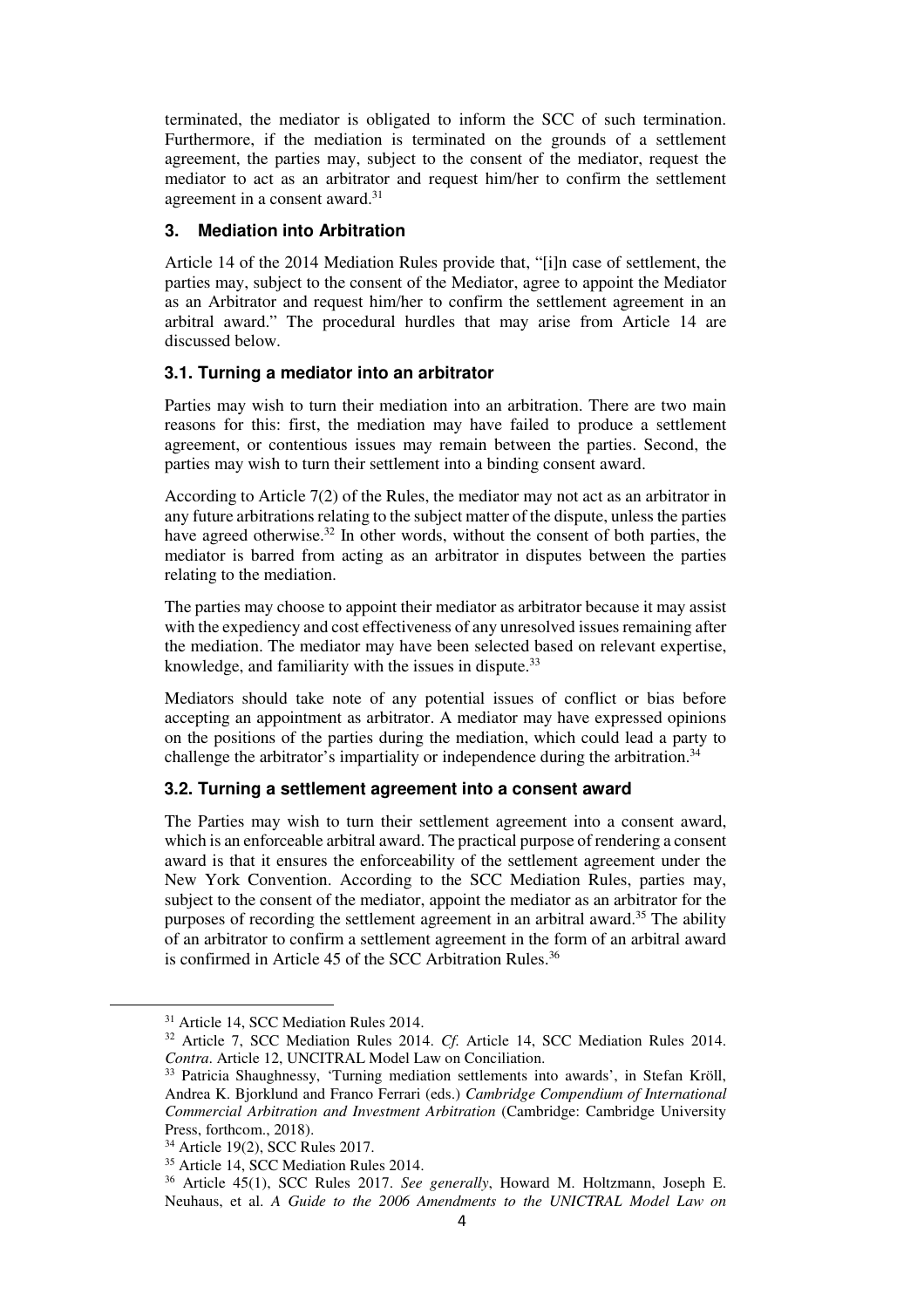# **4. Analysis of the Caseload**

Since 2003, the SCC has administered 40 mediation cases, 34 under the 1999 Rules and 6 under the 2014 Rules. The following sections will provide a breakdown of relevant information for all closed (and one ongoing) mediation cases administered by the SCC under the 1999 and 2014 Rules.

# **4.1. Nationality of the Parties**

There is an almost even split between Swedish and international users of the SCC's mediation services. Out of the 40 mediations administered by the SCC from 2003 to 2017, half involved two Swedish parties (20). During the same period, there were 14 mediations administered by the SCC that involved at least one international party.<sup>37</sup> Many of these international cases also involved at least one Swedish party. During this period, there has been six mediations between non-Swedish parties.





The overwhelming majority of parties to mediations administered by the SCC were Swedish. In addition to the Swedish parties there is a wide variety of nationalities who were involved in mediations administered by the SCC from 2003 to 2017.



**Figure 2: Distribution of Party nationalities in mediation cases from 2003 to 2017** 

*International Commercial Arbitration: Legislative History and Commentary* (Kluwer Law International, 2015), p. 30.

 $37$  SCC counts an international mediation as any mediation involving at least one foreign party.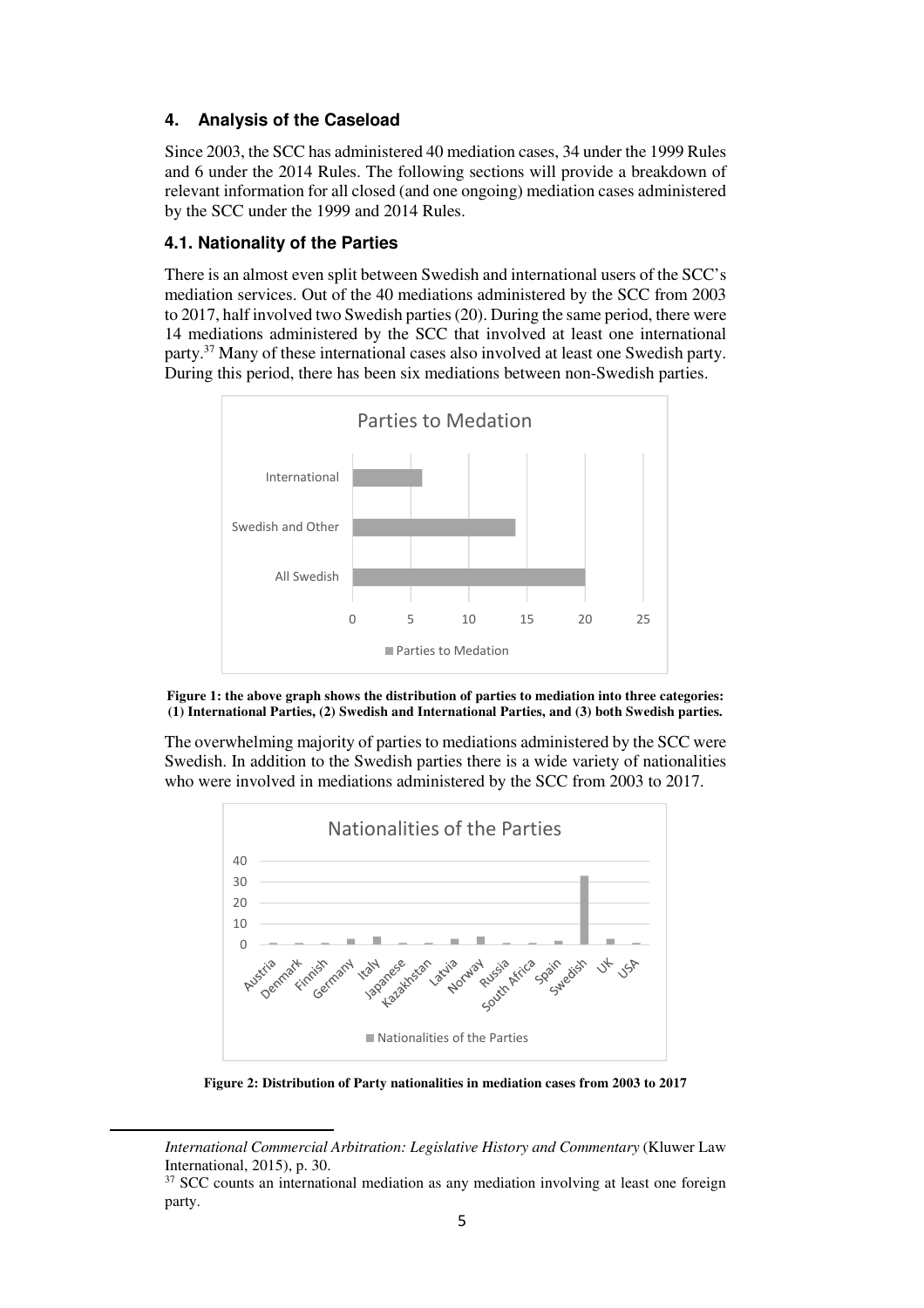# **4.2. Nationality of the Mediators**

Mediators were appointed in 29 of the 40 mediation cases initiated. The remaining cases either settled before the appointment of a mediator, or one of the parties did not consent to the mediation. In cases where a mediator was appointed, the vast majority of mediators appointed were Swedish (27), one was from the UK, and one from the Netherlands.



**Figure 3: The distribution of nationalities in appointed mediators along with the number of mediations which did not appoint a mediator.** 

# **4.3. Amount in Dispute**

The range of amounts in dispute in mediations administered by the SCC varied significantly. The amounts ranged from approximately EUR 4,000 to EUR 45 million.

A large portion of mediations administered by the SCC do not specify an amount in dispute. This may be because the SCC Mediation Rules do not require parties to provide a specific amount in dispute in their request for mediation. The requesting party are only required to provide (i) information about the parties and counsel, (ii) a summary of the dispute and (iii) a statement regarding the agreement to mediate.<sup>38</sup>



<sup>38</sup> Article 4(2), SCC Mediation Rules 2014.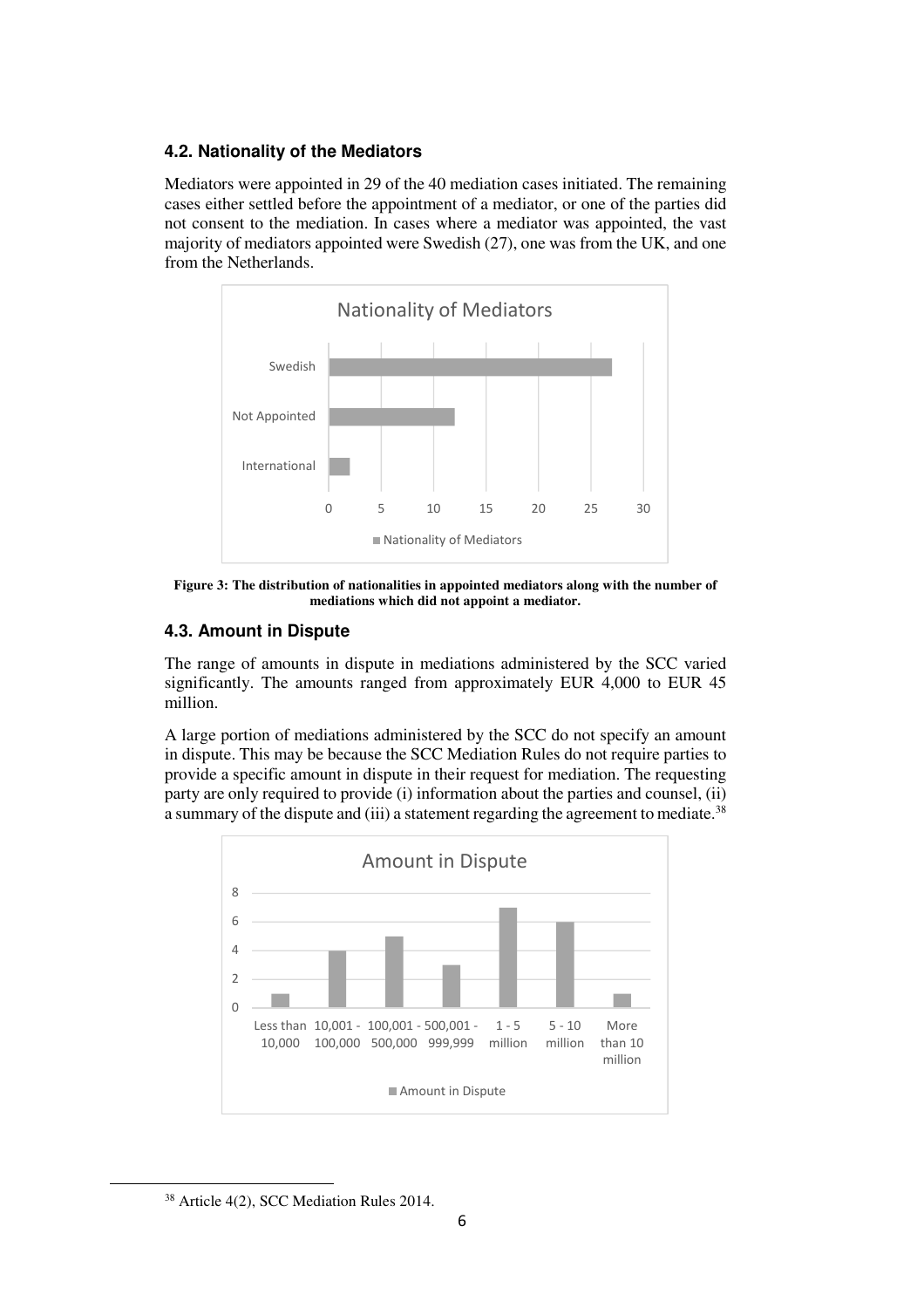#### **Figure 4: The amount in dispute (in Euros) in each mediation administered by the SCC from 2003 to 2017.**

The largest portion of cases fell within the 1-5 million EUR range (7). This was closely followed by cases that felt within the 5-10 million EUR range (6). Though the figures do not necessarily provide a complete picture of the amounts in dispute in mediation cases administered by the SCC, they do show that mediation is not only for small-amount disputes.

# **4.4. Duration of the Mediation**

As noted above (*see section 2.2*), the 2014 Mediation Rules does not include a time limit on the mediation process. The 1999 Rules required the mediation to be completed within two months of referral of the case to the mediator.<sup>39</sup> Of the 40 cases administered by the SCC to date, six were conducted under the 2014 Rules and 34 under the 1999 Rules. Despite the time limit in the 1999 Rules, most mediations lasted for longer than two months.

The numbers serve as an indication only, as information about duration is lacking in half of the mediations administered to date.



**Figure 5: Distribution of duration of mediations from 2003 to 2017.** 

By comparison, the SCC Arbitration Rules stipulate that an award should be rendered within six months of referral of the dispute to the tribunal.<sup>40</sup>

# **4.5. Reasons for Termination**

Most mediations are terminated when the parties have reached a settlement agreement through their mediation proceedings. Only seven cases were terminated because further mediation efforts were unlikely to result in a settlement.

 $\overline{\phantom{a}}$ 

<sup>39</sup> Article 11(1), SCC Mediation Rules 1999.

<sup>40</sup> Article 43, SCC Rules 2017. *See*, Marie Öhrström 'Chapter XII: SCC Rules', in Rolf A. Schütze (ed.) *Institutional Arbitration: Article-by-Article Commentary* (Munich: C.H. Beck. 2013), p. 191.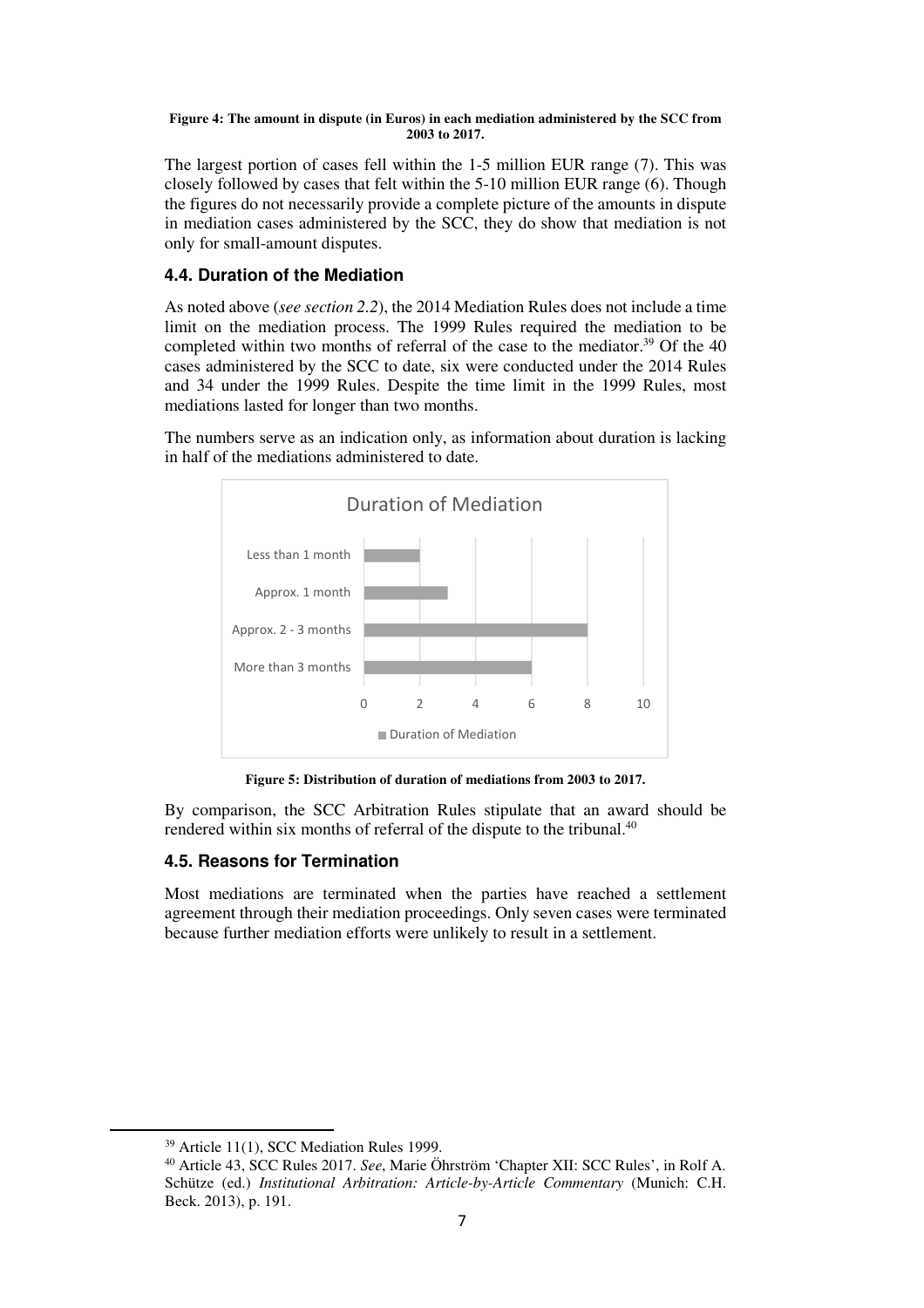

**Figure 6: Distribution of reasons for terminating mediation.** 

The 14 cases which are labelled 'Other' were terminated for a variety of reasons, such as: failure of the parties to pay the Registration Fee, $^{41}$  the respondent party's refusal to participate in the mediation,<sup>42</sup> withdrawal of the request to mediate, or settlement before the mediation was commenced.<sup>43</sup>



**Figure 6: Distribution of reasons for termination of mediation other than settlement agreement or unlikelihood of settlement through mediation.** 

<sup>41</sup> SCC Mediation 2009/012.

<sup>42</sup> SCC Mediation 2013/156; SCC Mediation 2013/146; SCC Mediation 2012/049; SCC Mediation 2011/152; SCC Mediation 2011/113; SCC Mediation 2011/095; SCC Mediation 2008/107.

<sup>43</sup> SCC Mediation 2009/049; SCC Mediation 2013/168.